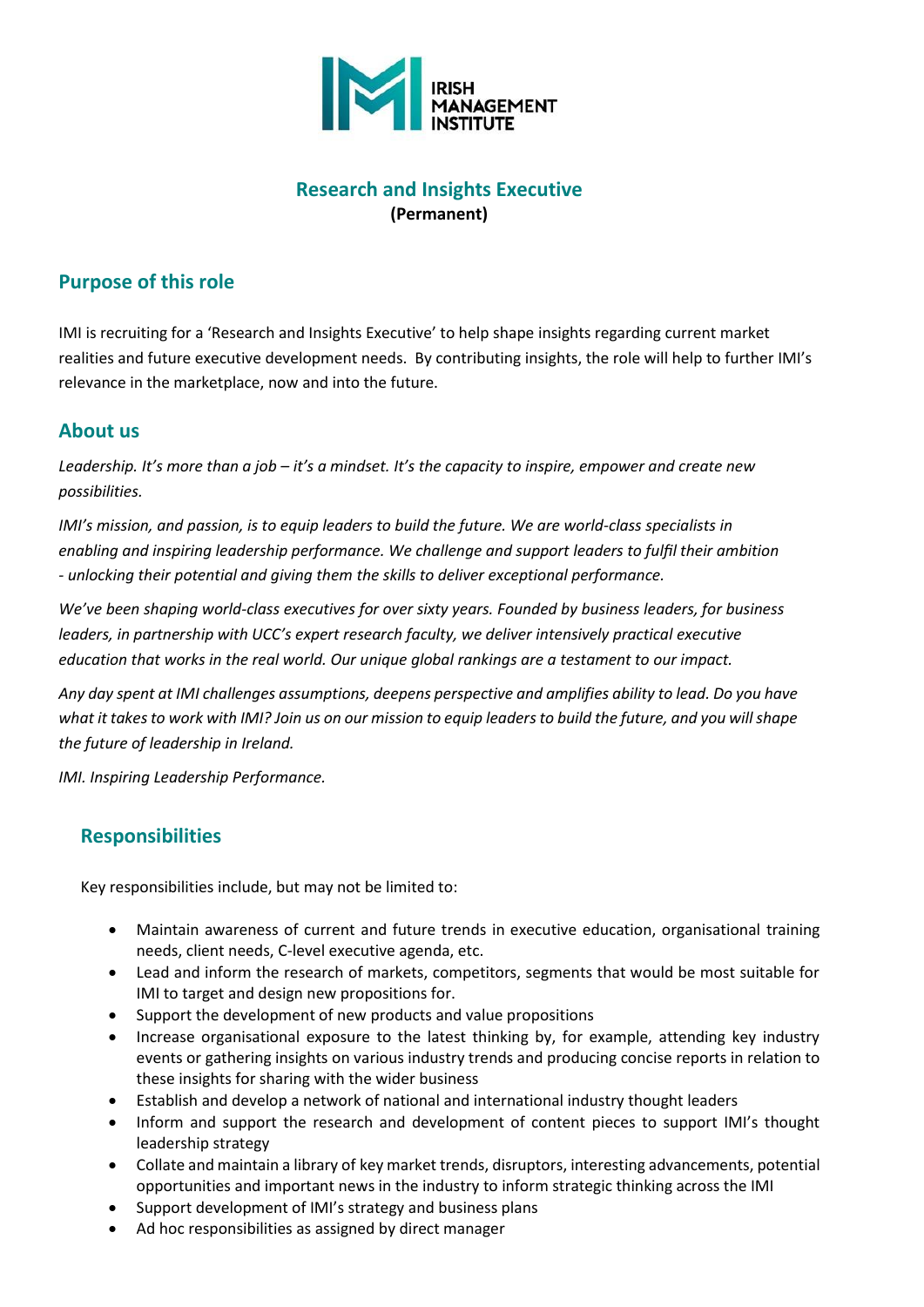# **Candidate Requirements**

- Experience conducting research and collating information from a variety of online and offline sources
- Experience in distilling relevant insights from this research
- Good writing skills
- Experience researching, writing, and editing commentaries, articles, white papers, client-relations documents, etc.
- Qualitative research experience and an ability to perform quantitative analysis
- Ability to recognise patterns in information and distil those patterns into meaningful insights
- Strong research skills combined with the ability to synthesize relevant information about complex topics into accessible written content
- Ability to present complex technical information in concise and engaging ways
- Collaborate and communicate with a broad spectrum of colleagues including peers, senior management, and function heads
- Have an interest and curiosity about the 'world of business' and executive education
- Project management skills to prioritise tasks and meet deadlines on multiple projects at once
- Maintaining attention to detail and high quality in all work in a fast paced, changing environment
- Business research and writing experience preferred
- Postgraduate business research qualification preferred

#### **Please Note that Candidates should have a valid visa/work permit if applicable.**

### **IMI's Values**

IMI's Values and Behaviours Framework identifies 6 core Values that we fundamentally believe in as central to our culture, brand and organisational identity.



Empathy

To ensure IMI recruit the right people to join our team, people who actively reflect our values and culture, we take a competency based approach to interviewing. Candidates called to interview will be asked a series of competency questions to allow them to demonstrate how their knowledge, skills and attitudes align with IMI's values and culture.